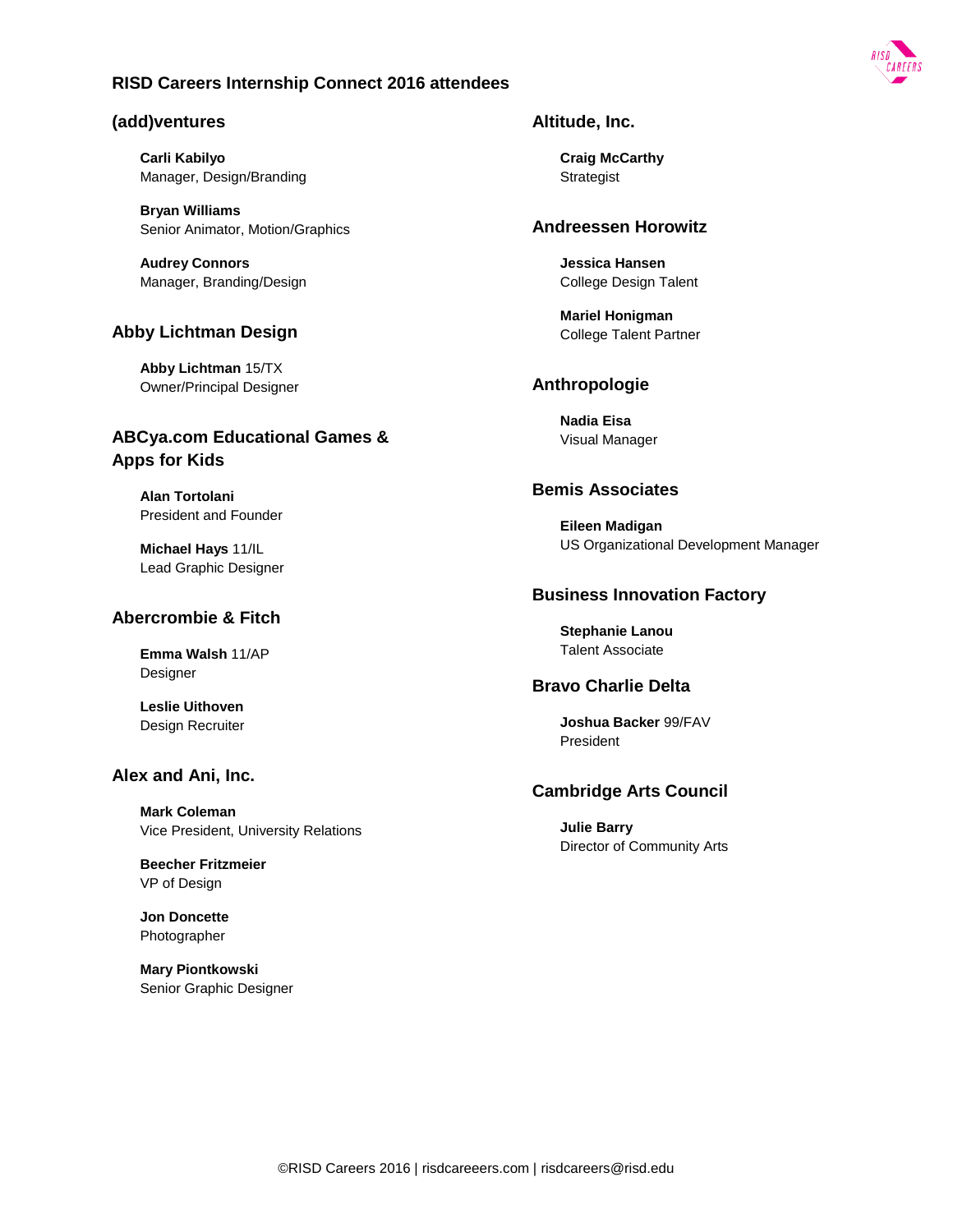

### **Capital One**

**David Dao** 06/MFA D+M Creative Director

**Robert Audroue** 15/ID UX Designer

**Ido Mor** 02/ID Senior Manager, Design Strategy

### **CBT Architects**

**Taylor Merten** HR Generalist

**Daniel Gelormini** Associate

**Peter Habib** Professional Staff I

## **Centerbrook Architects and Planners**

**Charles Mueller** 84/BAR Senior Director

**Justin Hedde** Associate Principal

# **City of Providence Department of Art, Culture + Tourism**

**Lizzie Haller** ACT Deputy Director

#### **Cleverhood**

**Emmett Conway** Designer

### **COACH**

**Alexis Ventura** Talent Acquisition Assistant

**Caitlyn Aranguren** Talent Acquisition Coordinator

## **Collette Vacations**

**Danielle Johnston** Recruitment Manager

**Michelle Dube** 85/GD Director of Creative Services

**Dan Kern** Video Supervisor

### **Continuum**

**Christina Galvez** 14/ID Design Strategist

#### **Corey McPherson Nash**

**Deborah Levison** Senior Designer

**Saewon Park** 13/GD **Designer** 

## **David Gaynor Design**

**David Gaynor** 04/FD President

### **Dell**

**Rosalee Gladden** Talent Acquisition

### **Deloitte**

**Allie Jernigan** Visual Designer

## **Deloitte Digital Studio**

**Sangin Lee** Studio Lead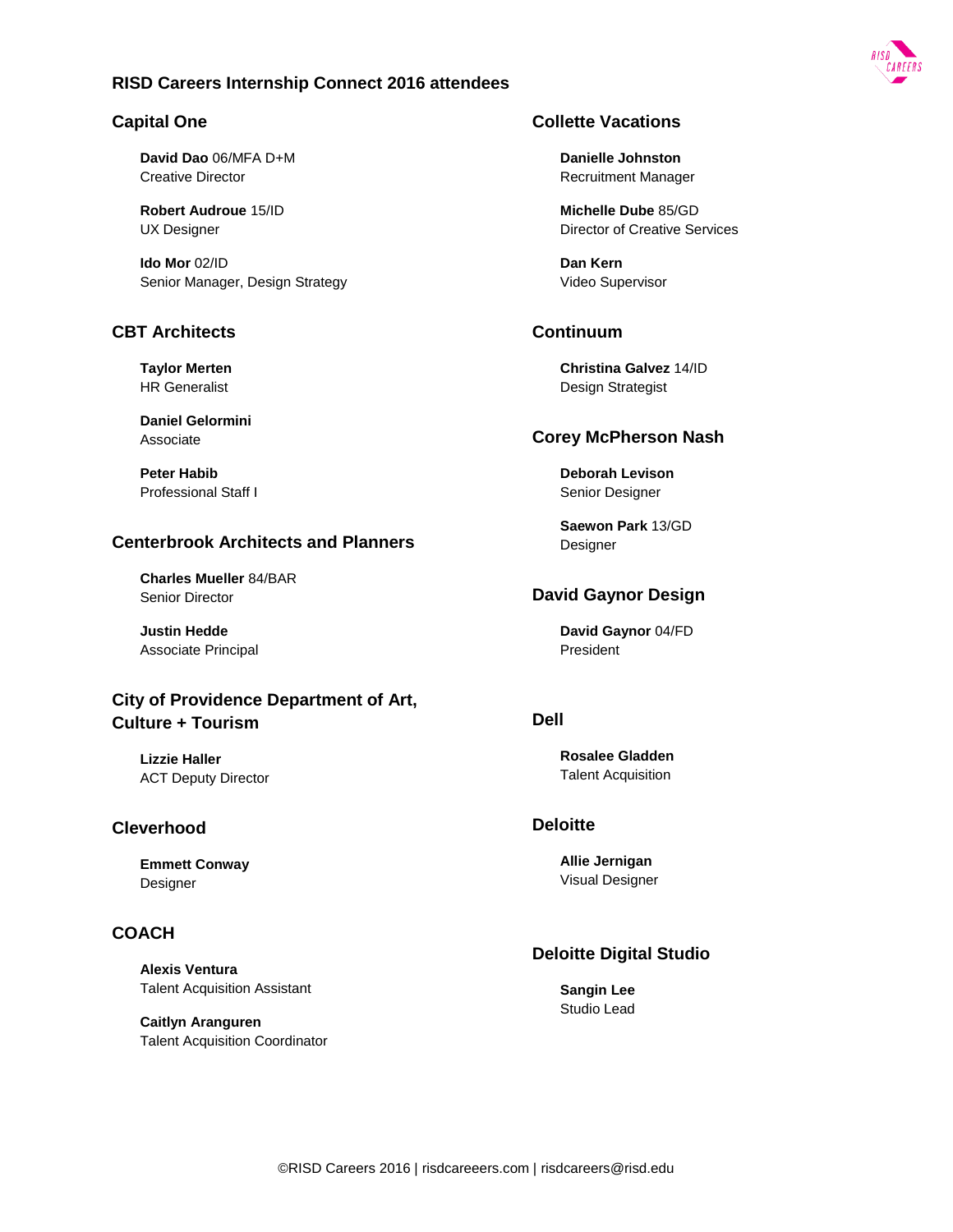

## **DownCity Design**

**Melita Morales** 14/MA TLAD Program Director

**Mira Atherton** Public Deign Interest VISTA

## **Droga5**

**Britney Krupa** Creative Recruiter

**Mark Yoon** Associate Design Director

## **Eko**

**Lauren Sachar** People Operations Manager

**Mark Lekhovitser** Design Director

**Melanie Rohat-Meheust** Director of Production

## **Ellery Homestyles**

**Chelsea Evans** Assistant to Design + PD

## **Etsy**

**Alexandra Drozda** Art Director

**Kristina Pyton** Product Design Manager

# **EXLEY- NB**

**Cecile Chekovsky** 15/AP Assistant Designer

**Annie Campbell** Head Designer

#### **eyeball**

**Kristen Vesey** Producer

### **Fidelity Investments**

**Josephine Holmboe** Creative Director

**Abby Oldham** 13/GD Design Lead

**Cynthia Hazerjiav** Recruiter

## **Forever Collectibles**

**Lauren Maurone** HR Manager

**Lauren Albrecht** Product Development Manager

## **Formlabs**

**Jason Livingston** Designer

**Ashman Goghari** Designer

**Elliot Ouchterlory** Designer

### **Gartner Digital**

**Elizabeth Matthews** 01/IL Senior Designer

**Chris McNamara** Senior Designer

## **Goody Clancy**

**Randolph Meiklejohn** Principal

## **Hasbro, Inc.**

**Dori Santos** Director of Product Design

**Erin Vazquez** Campus Recruiting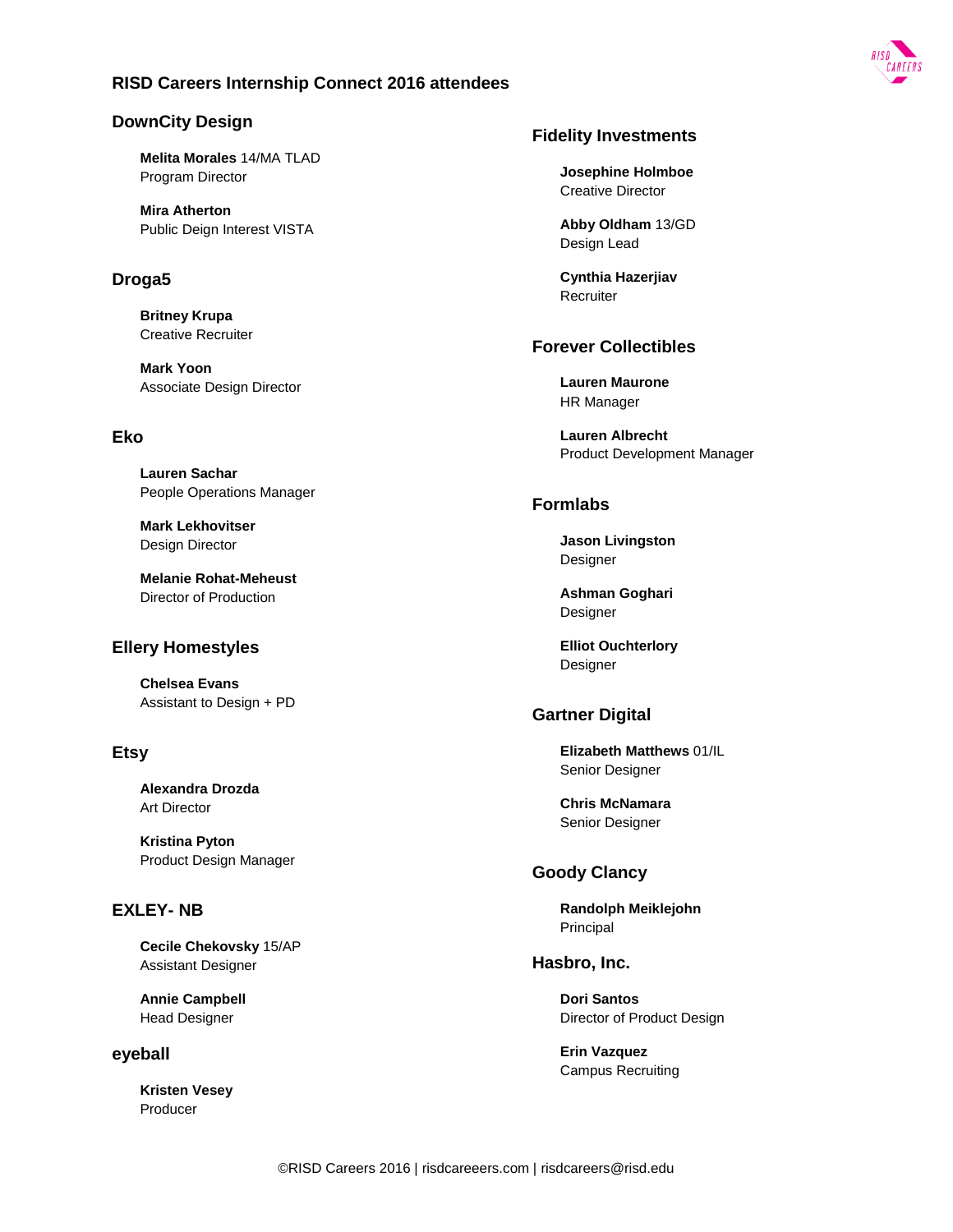#### **Hasbro, Inc.**

**Aristides Membreno** Design and Development

**Matthew Eng** Design and Development

**Julia Roderick** HR Intern

### **Hutker Architects, Inc**

**Jim Cappuccino** Principal

**Julia Vandal** Senior Interior Designer

# **IBM Cloud & Smarter Infrastructure Design**

**Devin O'Brian** Maelstrom Program Lead, IBM Design Facilitator & Emotional Booster Shot, IBM Design Education

### **IBM Design**

**Josh Shiau** 15/ID User Research

## **iDE Global**

**Abby Nydam** Director, iDesign

## **J.Jill**

**Carly Dube** College Relations Recruiter

## **Jack Morton Worldwide**

**Glenn Britland** 95/IL Associate Creative Director

**Mia Greenblatt** Associate Creative Director

#### **Jacobs**

**Karen Fox** 74/BAR Sr Project Manager

## **Johnson & Johnson**

**Jennifer Arnell** Global Operations Design Manager

**Matthew Park** Graphic Designer, 2D

**Chris Purcell** 01/ID Senior Manager, Interaction Design

**Nicholas Smith** Sr Designer, 2D

**Cindy Nuez-Guevara** Jr Analyst, Global Operations

### **Key Tech**

**Alex Flamm** Sr. Mech E, Partner

**Chet Larrow** Industrial Designer

### **Kohler Co.**

**Terrence Mahon** Manager ID

**Adam Moler** Industrial Designer

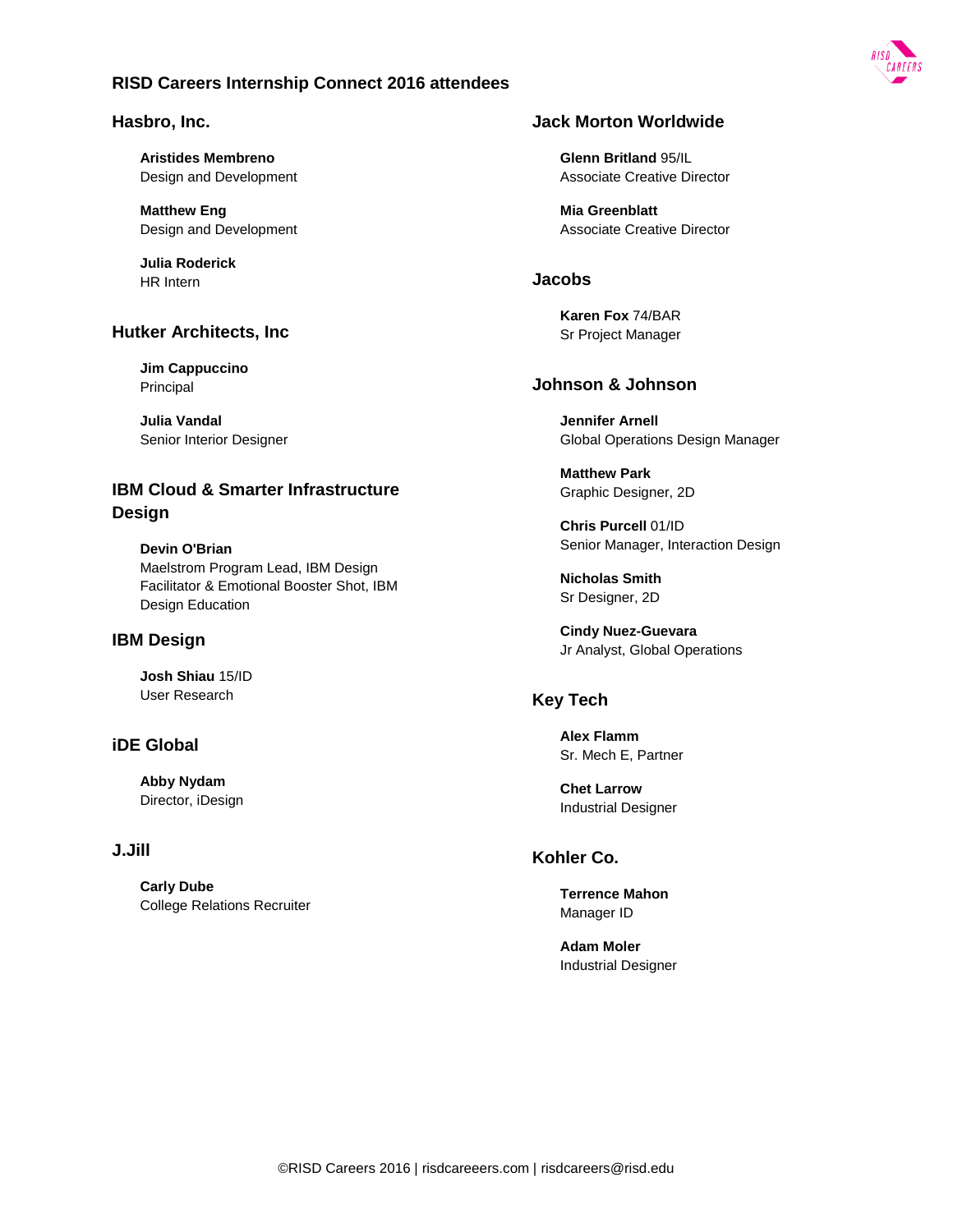

### **Kohl's Department Stores**

**Ashley Blinka** Associate Designer

## **Kokrobitey Institute**

**Renee Neblett Director** 

**Elise McMahon** 09/FD Resourceful Design Manager

## **Lands' End**

**Nicki Barnett Recruiter** 

# **Limited Brands (Victoria's Secret, PINK, Bath & Body Works, Henri Bendel, LaSenza)**

**Audra Fry** University Relations

## **Lotuff Leather**

**Lindy McDonough** 08/ID Creative Director

**Nic Der** 15/ID **Designer** 

### **MOO, Inc.**

**Sarah Daley** 06/GD&PH Associate Creative Director

## **Movado Group, Inc**

**Vjekoslav Miloradovic** Design Manager

**Joe Sheehan** Technical Design Manager

## **Neoscape, Inc.**

**Evan Buxton** Associate Principal

**Ali Lindquist** Design Director

### **New Bedford Whaling Museum**

**Michael Lapides** Director Digital/NIT

# **NIC+ZOE**

**Ashley Foley** 08/AP Senior Knitwear Designer + Director of Internships

**Karen McCausland** Design Director

## **Norton Museum of Art**

**Hilary Jordan Patriarca** 08/GD Design Director

## **O&G Studio, LLC**

**Jonathan Glatt** 04/J+M Co-President

## **Pagano Media, Inc**

**Joe Pagano** President & Creative Director

**Jae Hahn** 09/ID Design Director

## **Perkins Eastman**

**Mark Creedon** 83/BAR Associate Principal

## **Philips Healthcare**

**Phillipe Lee** 14/ID Interaction designer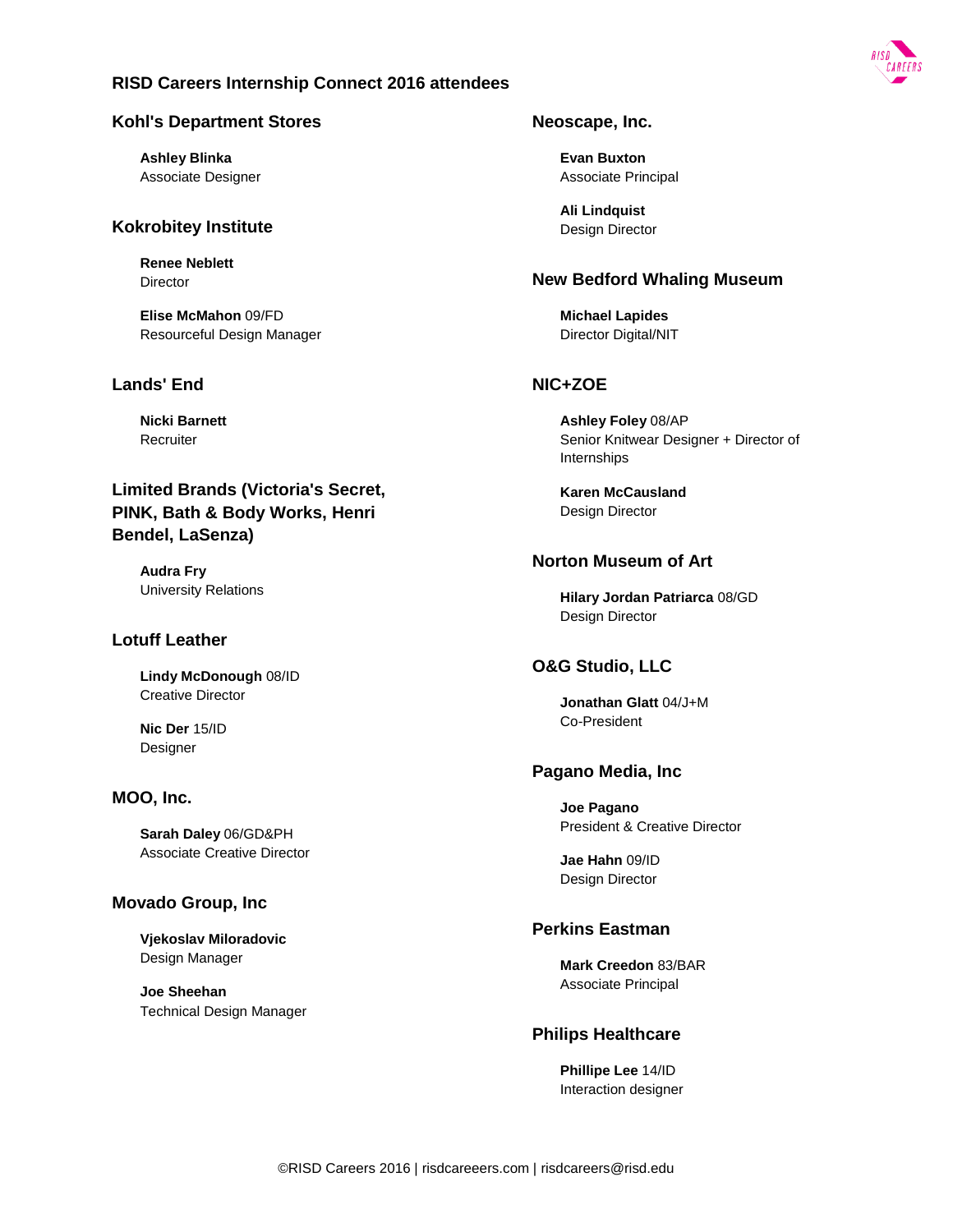

**Yena Ahn** 14/ID Service Designer

### **PINK Victoria`s Secret**

**Eun Joo Cho** 08/AP&TX Senior Designer

## **Ralph Lauren Corporation**

**Meghan Campbell** Coordinator, Talent Management

**Robin Solow** Sr. Director, Global Talent Management

### **RISD Museum**

**Deborah Clemons** Assistant Director, Public and Academic Programs

**Alexandra Poterack** Associate Educator, Public and Academic Programs

### **Robert A.M. Stern Architects**

**Carlos Gamez** 13/MAR Architectural Designer

#### **Sharemelon**

**Yongjae Kim** 15/ID Founder, Industrial designer

**Nicole Ross** 15/GL Creative Assistant of Director

### **Summer Infant**

**Spencer Brown** 07/ID Senior Industrial Designer

**Anthony Carbone** Industrial Designer

**Paul Brown** Junior Industrial Designer

### **SuperHealos**

**Jacob Reynolds** 15/IL Creative Director

### **SYPartners**

**Anthony Quigley** Design Operations Director

**Keela Potter** 14/GD Designer

**Eliza Fitzchungh** 11/GD Senior Designer

## **Talbots**

**Robin Moss Evans** Recruitment Specialist, Talent Acquisition, Corporate

### **The Mill**

**Olivia Burke Recruiter** 

### **TIBCO**

**Robert Mangrobang** 02/GD Lead UX Designer

**Eliza Dromingo** Marketing Manager

#### **Uber Technologies**

**Louise Zhang** University Recruiter

### **Upstatement**

**Keri O'Brian** Designer

**Nathan Hass** Senior Designer